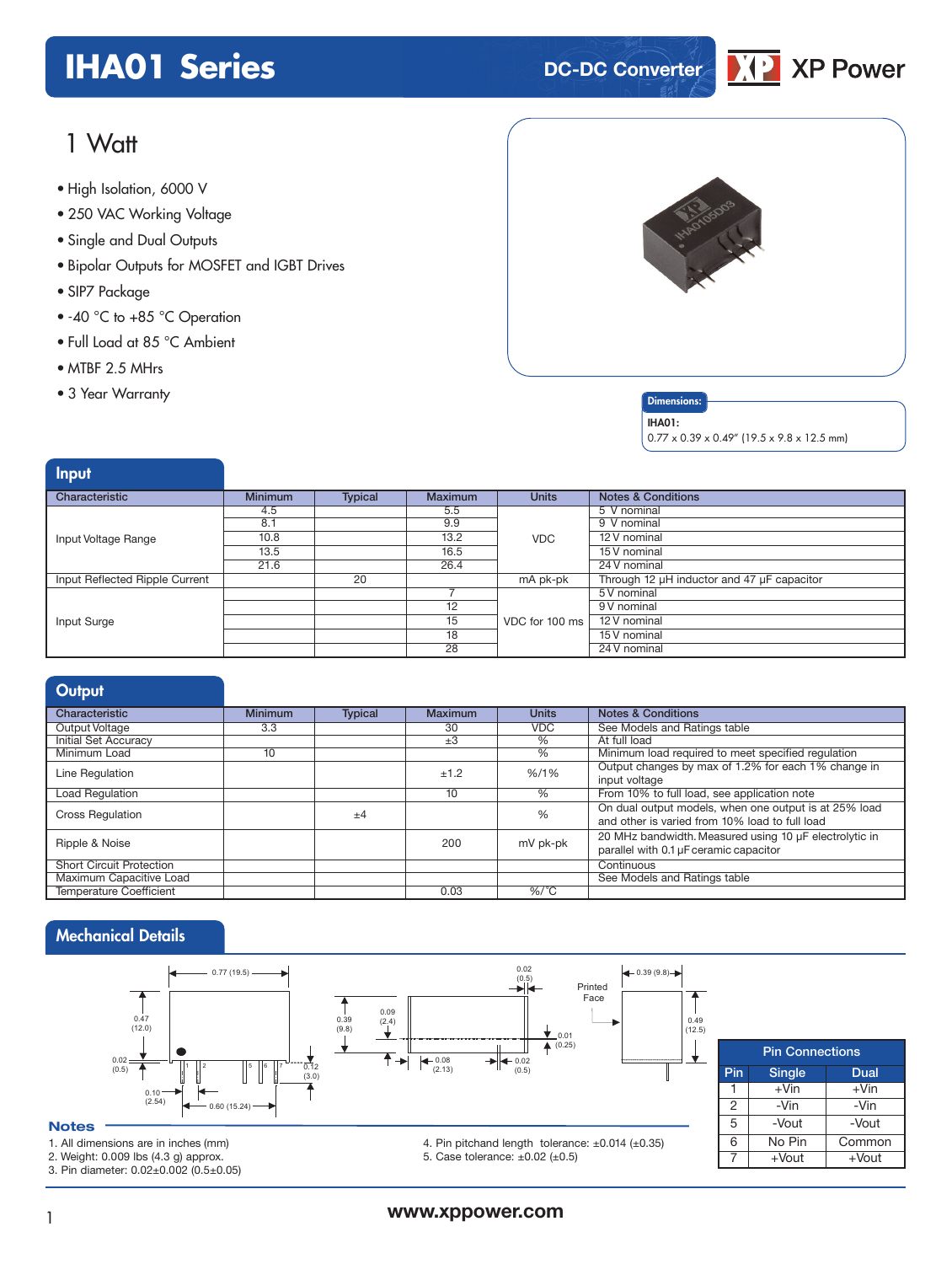# **IHA01 Series**

**DC-DC Converter**



| <b>Models &amp; Ratings</b> |                       |                       |                          |                  |                           |                   |                                 |
|-----------------------------|-----------------------|-----------------------|--------------------------|------------------|---------------------------|-------------------|---------------------------------|
| <b>Input Voltage</b>        | <b>Output Voltage</b> | <b>Output Current</b> | Input current            |                  | Max. capacitive load      | <b>Efficiency</b> | <b>Model Number</b>             |
|                             |                       |                       | <b>No Load</b>           | <b>Full Load</b> |                           |                   |                                 |
|                             | 3V3                   | 303 mA                | 30 mA                    | 280 mA           | 220 µF                    | 71%               | <b>IHA0105S3V3</b>              |
|                             | 5V                    | 200 mA                | 30 mA                    | 265 mA           | 220 µF                    | 75%               | <b>IHA0105S05</b>               |
|                             | 9V                    | 111 mA                | 30 mA                    | 260 mA           | $220 \mu F$               | 77%               | <b>IHA0105S09</b>               |
|                             | 12V                   | 83 mA                 | 45 mA                    | 265 mA           | 220 µF                    | 76%               | <b>IHA0105S12</b>               |
|                             | 15V                   | $67 \text{ mA}$       | 40 mA                    | 260 mA           | $220 \mu F$               | 77%               | IHA0105S15                      |
| $4.5 - 5.5 V$               | ±3V3                  | $±151$ mA             | 30 mA                    | $275 \text{ mA}$ | $±100$ uF                 | 73%               | IHA0105D03                      |
|                             | ±5V                   | $±100$ mA             | 30 mA                    | 265 mA           | $±100 \mu F$              | 75%               | IHA0105D05                      |
|                             | ±9V                   | $±56$ mA              | 30 mA                    | 260 mA           | $±100 \mu F$              | 77%               | IHA0105D09                      |
|                             | ±12V                  | $±42$ mA              | 45 mA                    | 265 mA           | $±100 \mu F$              | 76%               | IHA0105D12                      |
|                             | ±15V                  | $\pm 33$ mA           | 40 mA                    | 260 mA<br>265 mA | ±100 µF                   | 77%               | IHA0105D15                      |
|                             | $+15V/ -9V$           | +33 mA / -55 mA       | 40 mA                    |                  | $±100~\mu F$              | 76%               | IHA0105D1509                    |
|                             | 3V3                   | 303 mA                | 20 mA                    | 155 mA           | 220 uF                    | 72%               | <b>IHA0109S3V3</b>              |
|                             | 5V                    | 200 mA                | $25 \text{ mA}$          | 145 mA           | 220 µF                    | 77%               | <b>IHA0109S05</b>               |
|                             | 9V                    | 111 mA                | $25 \text{ mA}$          | 140 mA           | 220 µF                    | 79%<br>77%        | <b>IHA0109S09</b>               |
|                             | 12V                   | 83 mA                 | $25 \text{ mA}$          | 145 mA           | 220 µF                    |                   | <b>IHA0109S12</b>               |
|                             | 15V                   | 67 mA                 | 25 mA                    | 140 mA           | $220 \mu F$               | 79%<br>73%        | IHA0109S15                      |
| 8.1-9.9 V                   | ±3V3                  | $±151$ mA             | $25 \text{ mA}$          | 155 mA           | $±100 \mu F$              |                   | IHA0109D03                      |
|                             | ±5V<br>±9V            | $±100$ mA<br>$±56$ mA | 25 mA<br>$25 \text{ mA}$ | 150 mA<br>140 mA | $±100 \mu F$              | 75%<br>79%        | IHA0109D05<br><b>IHA0109D09</b> |
|                             | ±12V                  | $±42$ mA              | 25 mA                    | 145 mA           | $±100 \mu F$              | 77%               | IHA0109D12                      |
|                             | ±15V                  | $±33$ mA              | $25 \text{ mA}$          | 140 mA           | $±100$ µF<br>$±100 \mu F$ | 79%               | IHA0109D15                      |
|                             | $+15V/ -9V$           | $+33$ mA $/ -55$ mA   | $25 \text{ mA}$          | 140 mA           | $±100 \mu F$              | 78%               | IHA0109D1509                    |
|                             | 3V3                   | 303 mA                | 20 mA                    | 120 mA           | 220 µF                    | 70%               | <b>IHA0112S3V3</b>              |
|                             | 5V                    | 200 mA                | 20 mA                    | 115 mA           | 220 µF                    | 73%               | IHA0112S05                      |
|                             | 9V                    | $111 \text{ mA}$      | $20 \text{ mA}$          | 110 mA           | 220 µF                    | 77%               | <b>IHA0112S09</b>               |
|                             | 12V                   | 83 mA                 | $20 \text{ mA}$          | 115 mA           | $220 \mu F$               | 73%               | <b>IHA0112S12</b>               |
|                             | 15V                   | 67 mA                 | $20 \text{ mA}$          | 110 mA           | 220 uF                    | 76%               | <b>IHA0112S15</b>               |
| 10.8-13.2 V                 | ±3V3                  | $±151$ mA             | $20 \text{ mA}$          | $115 \text{ mA}$ | $±100 \mu F$              | 72%               | IHA0112D03                      |
|                             | ±5V                   | $±100$ mA             | $20 \text{ mA}$          | 115 mA           | $±100 \mu F$              | 73%               | <b>IHA0112D05</b>               |
|                             | ±9V                   | $±56$ mA              | $20 \text{ mA}$          | 110 mA           | $±100 \mu F$              | 77%               | <b>IHA0112D09</b>               |
|                             | ±12V                  | $±42$ mA              | $20 \text{ mA}$          | 115 mA           | $±100 \mu F$              | 74%               | <b>IHA0112D12</b>               |
|                             | ±15V                  | $±33$ mA              | $20 \text{ mA}$          | $110 \text{ mA}$ | $±100~\mu F$              | 76%               | IHA0112D15                      |
|                             | $+15V/ -9V$           | $+33$ mA $/ -55$ mA   | $20 \text{ mA}$          | 110 mA           | $±100~\mu F$              | 76%               | IHA0112D1509                    |
|                             | 3V3                   | 303 mA                | $15 \text{ mA}$          | $91 \text{ mA}$  | 220 uF                    | 73%               | <b>IHA0115S3V3</b>              |
|                             | 5V                    | 200 mA                | $15 \text{ mA}$          | 87 mA            | 220 µF                    | 77%               | <b>IHA0115S05</b>               |
|                             | 9V                    | 111 mA                | $15 \text{ mA}$          | 83 mA            | 220 µF                    | 80%               | <b>IHA0115S09</b>               |
|                             | 12V                   | 83 mA                 | 15 mA                    | 83 mA            | 220 µF                    | 80%               | <b>IHA0115S12</b>               |
|                             | 15V                   | 67 mA                 | 15 mA                    | 84 mA            | $220 \mu F$               | 79%               | <b>IHA0115S15</b>               |
| 13.5-16.5 V                 | ±3V3                  | $±151$ mA             | 15 mA                    | $89 \text{ mA}$  | $±100 \mu F$              | 75%               | IHA0115D03                      |
|                             | ±5V                   | $±100$ mA             | $15 \text{ mA}$          | 84 mA            | $±100$ uF                 | 79%               | <b>IHA0115D05</b>               |
|                             | ±9V                   | $±56$ mA              | 15 mA                    | 82 mA            | $±100 \mu F$              | 81%               | IHA0115D09                      |
|                             | ±12V                  | $±42$ mA              | $15 \text{ mA}$          | 83 mA            | $±100 \mu F$              | 80%               | <b>IHA0115D12</b>               |
|                             | ±15V                  | $±33$ mA              | $15 \text{ mA}$          | 83 mA            | $±100~\mu F$              | 80%               | IHA0115D15                      |
|                             | $+15V/ -9V$           | $+33$ mA $/ -55$ mA   | $12 \text{ mA}$          | 79 mA            | $±100 \mu F$              | 84%               | IHA0115D1509                    |
|                             | 3V <sub>3</sub>       | 303 mA                | $15 \text{ mA}$          | 60 mA            | 220 µF                    | 70%               | <b>IHA0124S3V3</b>              |
|                             | 5 V                   | 200 mA                | 15 mA                    | 59 mA            | $220 \mu F$               | 71%               | IHA0124S05                      |
|                             | 9V                    | 111 mA                | 15 mA                    | 60 mA            | $220 \mu F$               | 70%               | IHA0124S09                      |
|                             | 12V                   | 83 mA                 | $15 \text{ mA}$          | 58 mA            | 220 uF                    | 72%               | IHA0124S12                      |
|                             | 15V                   | $67 \text{ mA}$       | $15 \text{ mA}$          | 57 <sub>mA</sub> | 220 uF                    | 73%               | <b>IHA0124S15</b>               |
| 21.6-26.4V                  | ±3V3                  | $±151$ mA             | $10 \text{ mA}$          | $61 \text{ mA}$  | $±100 \mu F$              | 68%               | IHA0124D03                      |
|                             | ±5V                   | $±100$ mA             | $15 \text{ mA}$          | 60 mA            | $±100~\mu F$              | 69%               | IHA0124D05                      |
|                             | ±9V                   | $±56$ mA              | 15 mA                    | $57 \text{ mA}$  | $±100 \mu F$              | 73%               | <b>IHA0124D09</b>               |
|                             | ±12V                  | $±42$ mA              | 15 mA                    | 58 mA            | $±100 \mu F$              | 72%               | IHA0124D12                      |
|                             | ±15V                  | $\pm 33$ mA           | 15 mA                    | 56 mA            | $±100 \mu F$              | 75%               | IHA0124D15                      |
|                             | $+15V/ -9V$           | +33 mA / -55 mA       | $15 \text{ mA}$          | 56 mA            | $±100~\mu F$              | 74%               | IHA0124D1509                    |

#### **Notes**

*Input currents measured at nominal input voltage.*

| General                          |                 |                |                |              |                               |
|----------------------------------|-----------------|----------------|----------------|--------------|-------------------------------|
| Characteristic                   | <b>Minimum</b>  | <b>Typical</b> | <b>Maximum</b> | <b>Units</b> | <b>Notes &amp; Conditions</b> |
| Efficiency                       |                 | 77             |                | %            | See Models and Ratings table  |
| Isolation: Input to Output       | 6000            |                |                | <b>VDC</b>   |                               |
| <b>Isolation Working Voltage</b> |                 |                | 250            | <b>VAC</b>   |                               |
| <b>Isolation Resistance</b>      | 10 <sup>9</sup> |                |                | Ω            |                               |
| <b>Isolation Capacitance</b>     |                 |                | 10             | рF           |                               |
| <b>Switching Frequency</b>       | 20              |                | 50             | kHz          |                               |
| Power Density                    |                 |                | 6.8            | $W/in^3$     |                               |
| Mean Time Between Failure        | 2.39            |                |                | <b>MHrs</b>  | MIL-HDBK-217F, +25 °C GB      |
| Weight                           |                 | 0.009(4.2)     |                | Ib(g)        |                               |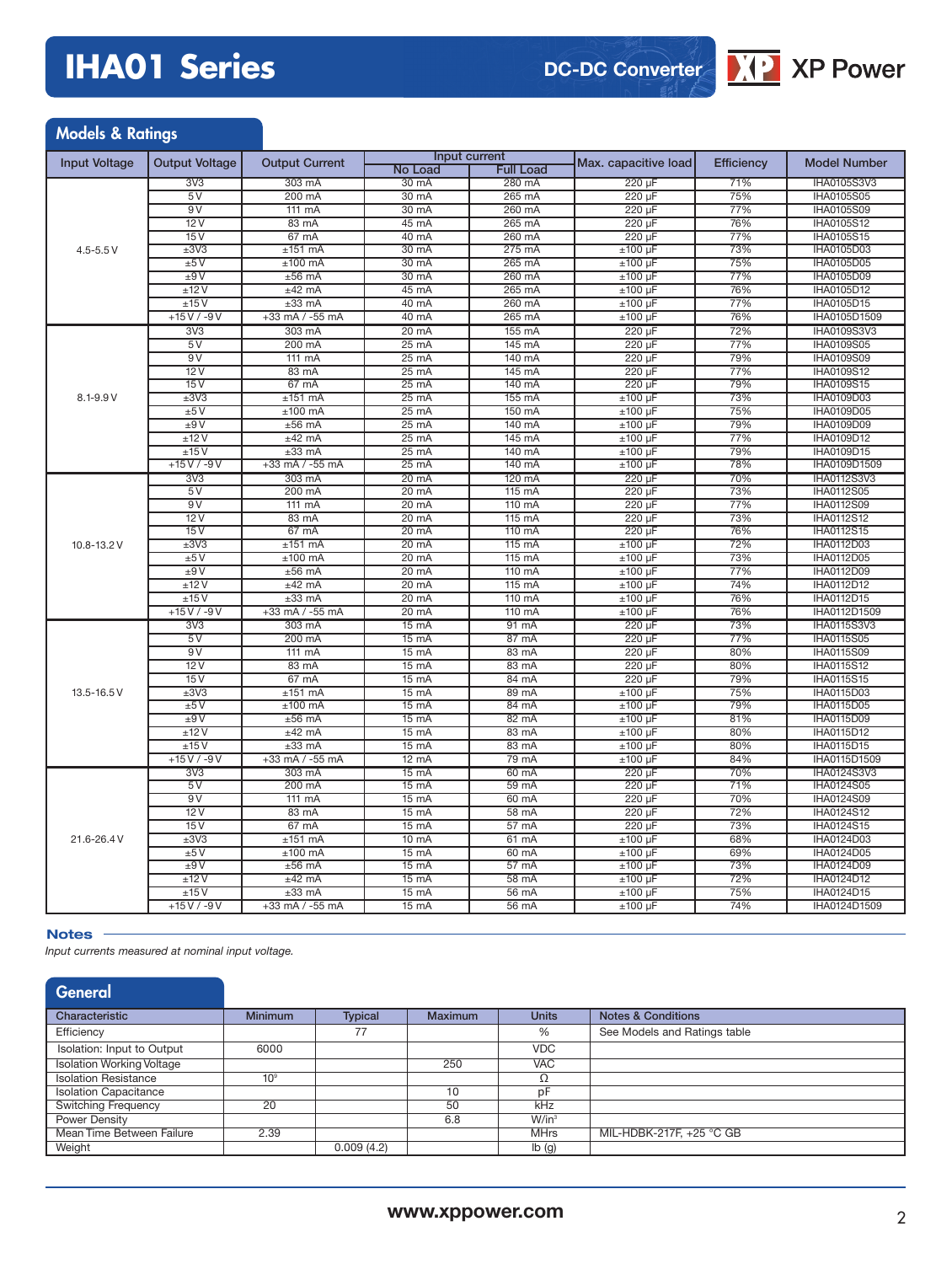## **IHA01 Series**



### **Environmental**

| Characteristic               | <b>Minimum</b> | <b>Typical</b> | <b>Maximum</b> | <b>Units</b> | <b>Notes &amp; Conditions</b> |
|------------------------------|----------------|----------------|----------------|--------------|-------------------------------|
| <b>Operating Temperature</b> | $-40$          |                | $+85$          | $^{\circ}$ C | No thermal derating           |
| Storage Temperature          | $-40$          |                | $+125$         | °C           |                               |
| Case Temperature             |                |                | $+100$         | °C           |                               |
| Humidity                     | 2.5            |                | 95             | %RH          | Non-condensing                |
| Cooling                      |                |                |                |              | Natural convection            |

### EMC: Emissions

| <b>Phenomenon</b> | <b>Standard</b> | <b>Test Level</b> | Notes & Conditions   |
|-------------------|-----------------|-------------------|----------------------|
| Conducted         | EN55022         | Class B           | See Application Note |
| Radiated          | EN55022         | Class B           |                      |

### EMC: Immunity Phenomenon **Standard Test Level Criteria** Notes & Conditions ESD Immunity EN61000-4-2  $\pm 6/\pm 8$  kV A Contact/Air Discharge Radiated Immunity **EN61000-4-3** 10 Vrms A EFT/Burst ENG1000-4-4 | 2 kV A External components required, see application notes Conducted Immunity **EN61000-4-6** 10 V rms A Magnetic Fields **EN61000-4-8** 1 A/m A

### Mechanical Details



| ×<br>۰, | ×<br>۰.<br>×<br>٧ |  |
|---------|-------------------|--|
|         |                   |  |

- 1. All dimensions are in inches (mm)
- 2. Weight: 0.009 lbs (4.3 g) approx.
- 3. Pin diameter: 0.02±0.002 (0.5±0.05)

4. Pin pitch and length tolerance:  $\pm 0.014$  ( $\pm 0.35$ ) 5. Case tolerance: ±0.02 (±0.5)

Pin Single Dual  $1 \mid +\text{V}$ in  $+ \text{V}$ in 2 -Vin -Vin 5 -Vout -Vout 6 No Pin Common  $7 +$ Vout  $+$ Vout